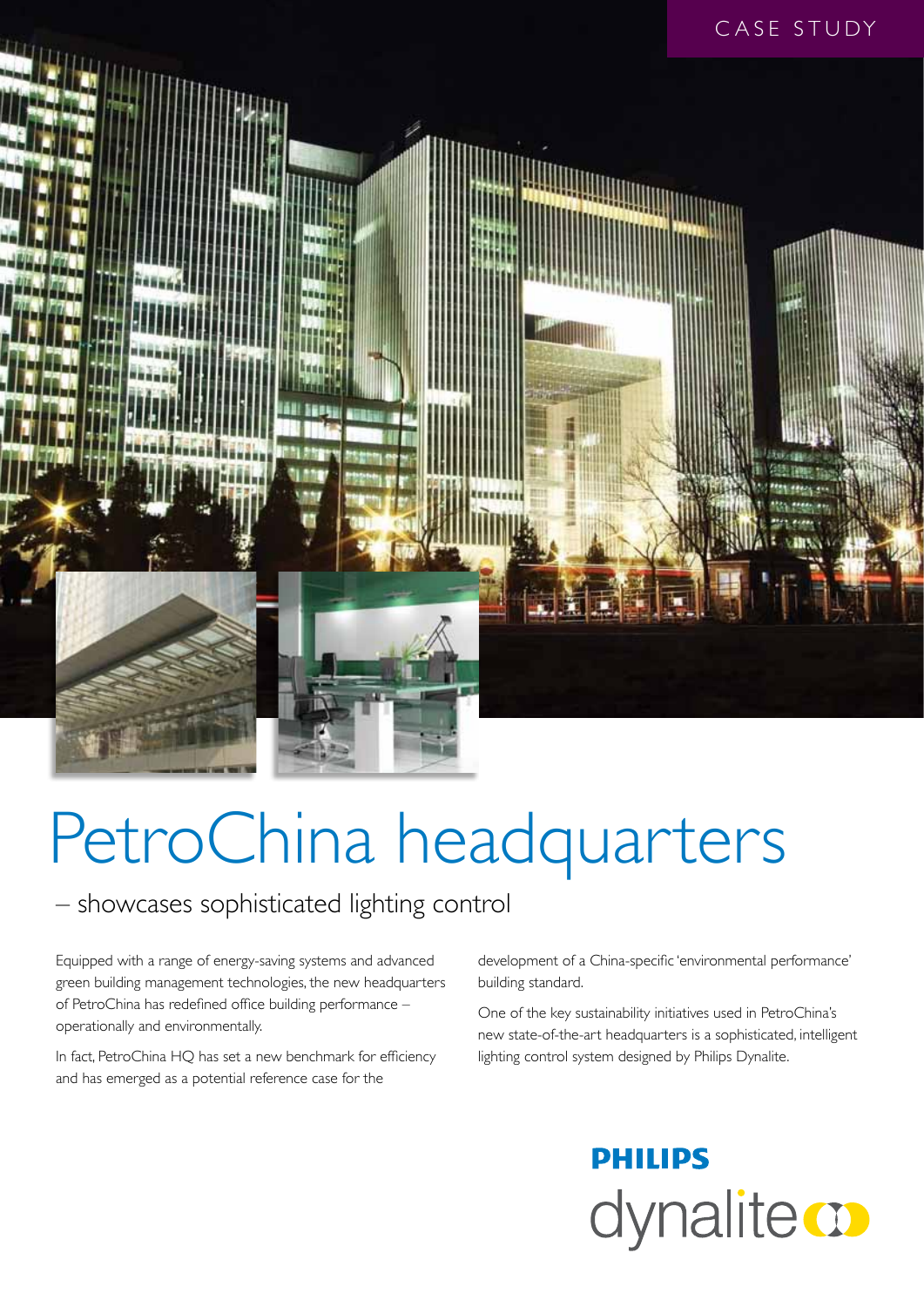### Client requirements

The brief was to install a lighting control system that would deliver real lighting control flexibility and functionality.

In keeping with the complex's range of energy-saving systems and advanced building management technologies such as DALI, the lighting control system also needed to complement the sustainable architecture in place.



### The Philips Dynalite solution

Philips Dynalite delivered an automated lighting control system that is the cornerstone of PetroChina's environmentally sustainable headquarters.

The Philips Dynalite lighting control system links into the central site-wide Building Services LAN network gateways.

It is configured and managed using EnvisionManager graphical user interface via a user-friendly centralised management system. EnvisionManager provides a visual overview of the entire lighting system. Operators are able to readily identify every light fixture, circuit and channel across the entire complex and control them automatically or manually.

#### Unrivalled integration

The integrated control system allows lighting levels to be tailored to the use of space, allowing total flexibility for zone switching and dimming.

Coupled with a network of smart motion sensors that feed information back to the control system, this ensures no areas are over-lit or illuminated when not in use.

Importantly, the lighting control system supports China's largest DALI lighting application incorporating over 8,000 individually addressable fluorescent HF DALI ballasts, in addition to the system's 2500 switched circuits.

This provides a high degree of control, allowing operators to easily customise lighting schemes to specific areas, office configurations and events.

#### Limiting the light

The lighting control system is programmed to operate in three distinct timer-based automated modes – 'working', 'lunch' and 'after hours' (security and cleaning).

Although the precise timing and functionality is individually configurable for each floor and/or zone, it essentially corresponds to 'lights on' at the commencement of working mode, followed by a timed sequence of dimming to lunch mode, ending in 'lights off' when the system goes into after hours mode. In 'after hours' mode, motion sensors are activated in amenity areas and lift lobbies to initiate lighting if motion is detected.

#### Measurable energy savings

This level of operational flexibility simplifies the management of lighting energy consumption for the entire building. By ensuring that lighting is only activated when and where it is required, significant energy savings can be achieved.

The complex is equipped with a number of innovative design features aimed at optimising environmental performance. Automated mirror-coated blinds mounted on the exterior of the building windows track the sun during the day and reflect light into the building's interior.

The daylight harvesting functionality of PetroChina HQ's lighting control system automatically modulates artificial light levels according to the level of natural light available. This not only saves energy but keeps lux levels within a predetermined range for occupancy comfort.

**66** The Philips Dynalite lighting control system provides<br>complete control over the lighting environment with complete control over the lighting environment with the touch of a button. **99**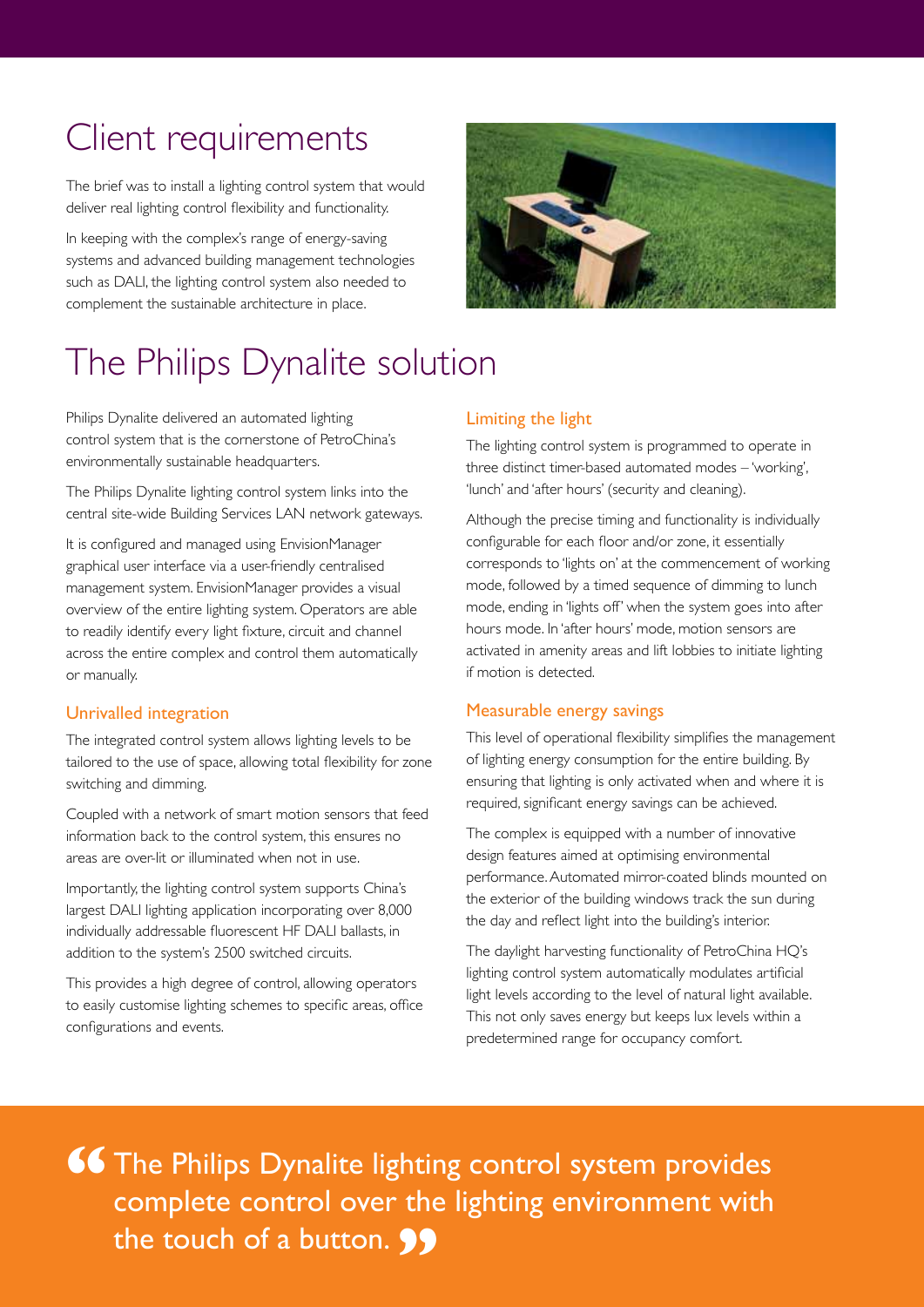### Products and technology used

The Philips Dynalite lighting control system comprises a selection of ballast and relay controllers operating in conjunction with motion sensors and user-control panel interfaces, forming a total system solution.

A key product is EnvisionManager, which allows operators to activate pre-determined lighting schemes as part of an automated lighting program or manually set lighting levels.

All of the components are linked via Philips Dynalite's sophisticated peer-to-peer communications serial bus network DyNet.

### Key client benefits

The real strength of the Philips Dynalite lighting control system is its capacity to schedule lighting scenes automatically and respond to changes in occupancy and daylight levels, which delivers significant energy savings for PetroChina.

The network connectivity gives building managers and occupants day-to-day control over the lighting system, which benefits workplace productivity. In a nutshell, the system delivers real operational flexibility.

Thanks to the building's scalable control architecture, future expansion of the system should be straightforward allowing additional third-party controllers for other applications to easily be integrated.

Incorporating China's largest DALI lighting installation, the lighting control system at PetroChina's headquarters is setting the standard for flexible control and green building performance. 99 **"**